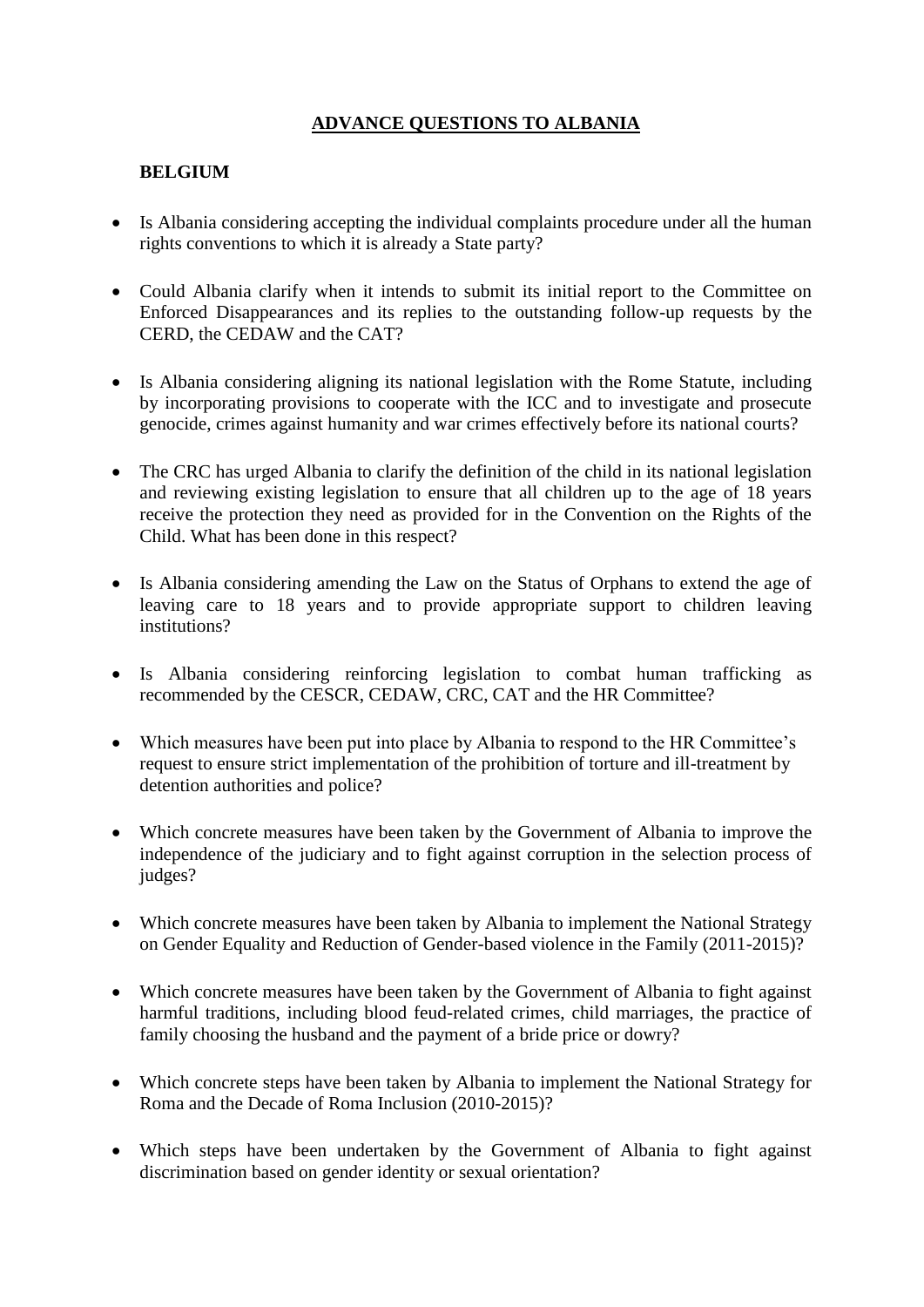### **CZECH REPUBLIC**

- The Czech Republic welcomes the adoption of the Law on Protection from Discrimination in Albania. What are the achievements so far of the Office of the Commissioner for Protection from Discrimination?
- The Czech Republic is pleased that thanks to an amendment to the Criminal Code of Albania, domestic violence is a crime punishable by imprisonment. However, the administration and general public do not always consider domestic violence a crime, and the police do not always have the capacity to tackle domestic violence cases effectively. What awareness-raising actions and trainings is Albania to undertake in this regard?
- We acknowledge considerable progress achieved by Albania in the field of children's rights, especially regarding the system of new born registration. What measures has Albania adopted and/or envisaged in order to make the child protection system more effective?
- Even though Albanian law provides for public access to government information, citizens often face problems when seeking such information and complain about lack of transparency. What steps has Albania taken and/or has the intention to take to improve this situation?

# **GERMANY**

- Albania is still a significant country of origin and transit for trafficking in human beings, both for sexual exploitation of women and girls and forced labour. While Germany welcomes Albania's efforts to combat trafficking in human beings, more needs to be done. Which measures has Albania adopted to enhance the protection of victims of trafficking?
- Access to housing, in particular to vulnerable groups and individuals, remains of concern. What measures has the government taken to ensure that vulnerable groups and individuals have access to social housing, without discrimination and according to transparent, fair and expeditious procedures? And in cases where social housing is lacking, how does the government ensure that the most vulnerable families and individuals are nonetheless given priority in access to adequate and affordable accommodation?
- Freedom of the press is an essential democratic requirement, allowing for an informed public debate. An independent media regulatory authority and a strong and independent public-service broadcasting are therefore of great importance. How does the government assess and guarantee the freedom and independence of the press in Albania? And what measures have been taken to strengthen the public-service broadcasting in the country?
- Reports of domestic violence against women have increased in recent years, while investigative and criminal proceedings remained weak. What has the government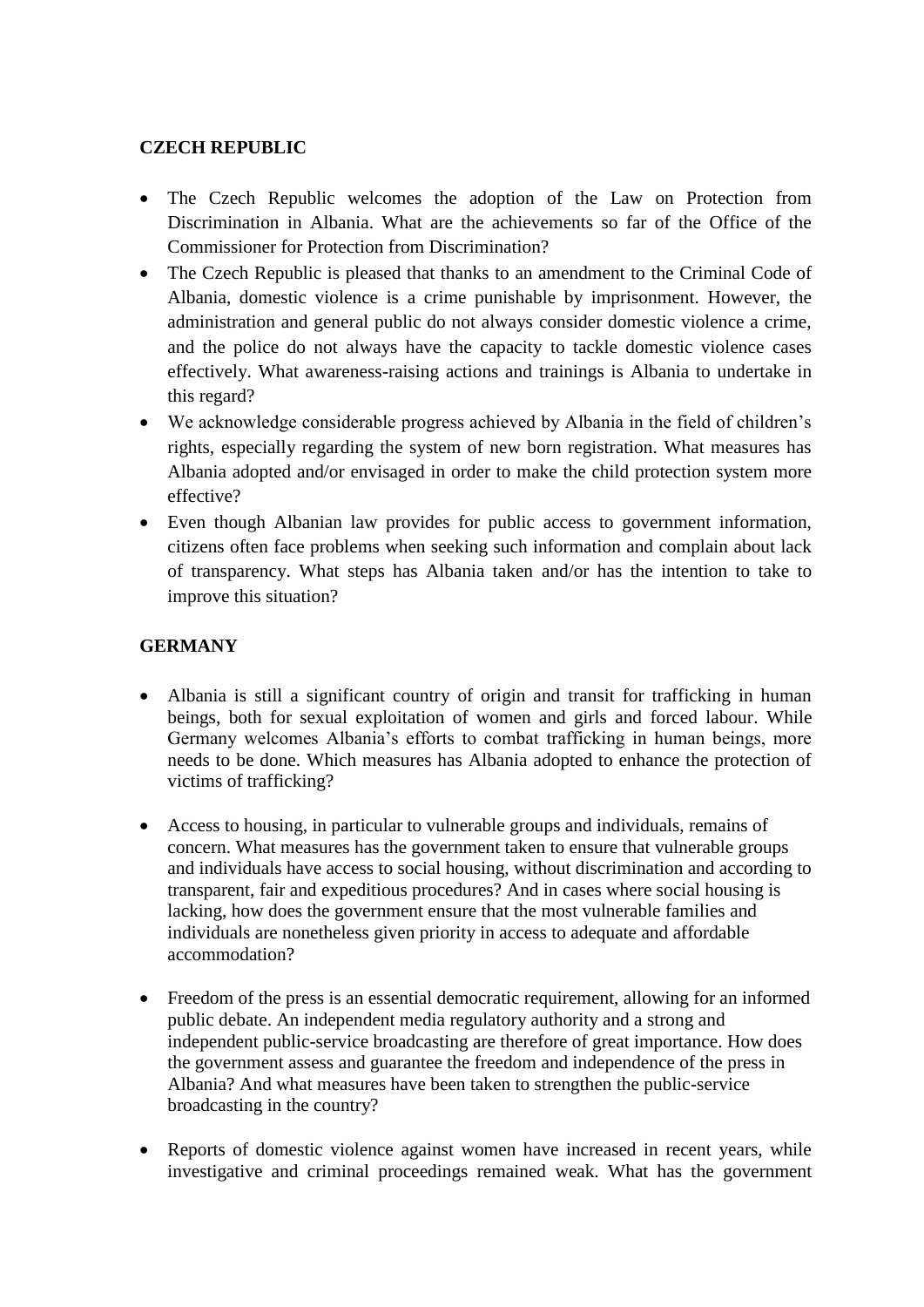done to overall improve investigation in and prosecution of domestic violence? And how are victims of domestic violence protected?

### **MEXICO**

- What mediation and conflict-resolution measures are currently being explored as part of the efforts to end blood feuds and retribution-motivated crimes?
- Are there any institutional rehabilitation and reintegration services provided to victims of torture and ill-treatment?
- What measures are being explored as alternatives to pretrial detention and is there a time-frame for an expected reduction of the application of this practice?

#### **NETHERLANDS**

- In light of the commitments made by Albania, what is the status of the adoption of a law on national minorities?
- How will the Government improve birth registration of Roma children, as well as access to education and health services for Roma children?
- Given the already low levels of women's representation in Albanian elected bodies, what are the Government's views on the deterioration of the gender quota in Parliament after the general elections of June 2013? Does the Government have any specific strategy in guaranteeing women political representation and participation?

#### **SLOVENIA**

- While noting the progress Albania made with regard to the issue of domestic violence, we would be interested to know what concrete measures and programmes have been undertaken to provide help to the victims of domestic violence.
- What measures have been taken by the Government to effectively fight corruption and ensure an independent judiciary system?
- What steps have been taken to empower the legitimized school-based mechanisms to exercise their role and ensure the exercise of children's right to participation in decision making?

#### **SWEDEN**

 Sweden would like to ask Albania to elaborate on the measures taken by the state authorities to prevent the phenomenon of blood feud?